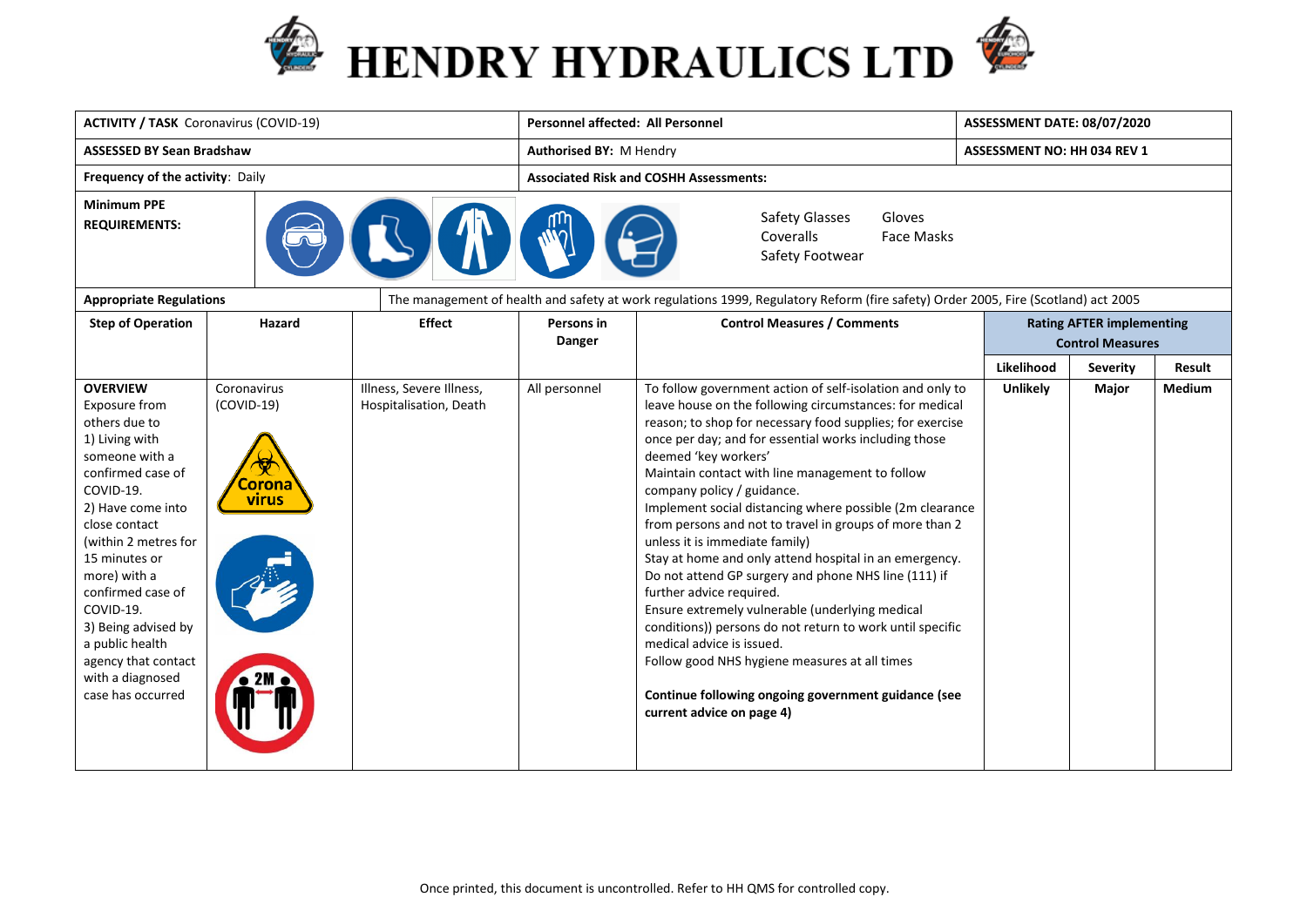



| Personnel with<br>suspected<br>symptoms<br><mark>iorona</mark><br><b>virus</b> | Coronavirus<br>$(COVID-19)$<br>New continuous<br>cough or a high<br>temperature | Illness, Severe Illness,<br>Hospitalisation, Death | Individual, All<br>personnel,<br>persons who may<br>have come into<br>contact | If anyone becomes unwell with a new continuous cough or<br>a high temperature in the workplace they will be sent<br>home immediately and advised to follow the stay at home<br>guidance.<br>Line managers will maintain regular contact with staff<br>members during this time<br>Management to reassure and support employees in a fast<br>changing situation.<br>If advised that a member of staff or public has developed<br>Covid-19 and were recently on our premises (including<br>where a member of staff has visited other work place<br>premises such as domestic premises), management must<br>contact the Public Health Authority to discuss the case,<br>identify people who have been in contact with them and<br>will take advice on any actions or precautions that should<br>be taken.<br>https://www.publichealth.hscni.net/ | <b>Unlikely</b> | Major | Medium        |
|--------------------------------------------------------------------------------|---------------------------------------------------------------------------------|----------------------------------------------------|-------------------------------------------------------------------------------|-----------------------------------------------------------------------------------------------------------------------------------------------------------------------------------------------------------------------------------------------------------------------------------------------------------------------------------------------------------------------------------------------------------------------------------------------------------------------------------------------------------------------------------------------------------------------------------------------------------------------------------------------------------------------------------------------------------------------------------------------------------------------------------------------------------------------------------------------|-----------------|-------|---------------|
| Personal Hygiene:<br>Handwashing & use<br>of Hand Sanitiser                    | Potential spread of<br>Virus                                                    | Illness, Severe Illness,<br>Hospitalisation, Death | Individual, All<br>personnel,<br>persons who may<br>have come into<br>contact | Employees to be reminded on a regular basis to wash their<br>hands for 20 seconds with water and soap and the<br>importance of proper drying with disposable towels.<br>To help reduce the spread of coronavirus (COVID-19)<br>reminding everyone of the public health advice -<br>https://www.publichealth.hscni.net/news/covid-19-<br>coronavirus<br>All employees are encouraged to use the alcohol-based<br>Hand Sanitiser provided                                                                                                                                                                                                                                                                                                                                                                                                       | <b>Unlikely</b> | Major | <b>Medium</b> |
| Sneezing/Coughing                                                              | Potential spread of<br>Virus                                                    | Illness, Severe Illness,<br>Hospitalisation, Death | Individual, All<br>personnel,                                                 | Catch coughs and sneezes in tissues (or elbow if necessary)<br>- Follow Catch it, Bin it, Kill it and to avoid touching face,<br>eyes, nose or mouth with unclean hands.                                                                                                                                                                                                                                                                                                                                                                                                                                                                                                                                                                                                                                                                      | <b>Unlikely</b> | Major | <b>Medium</b> |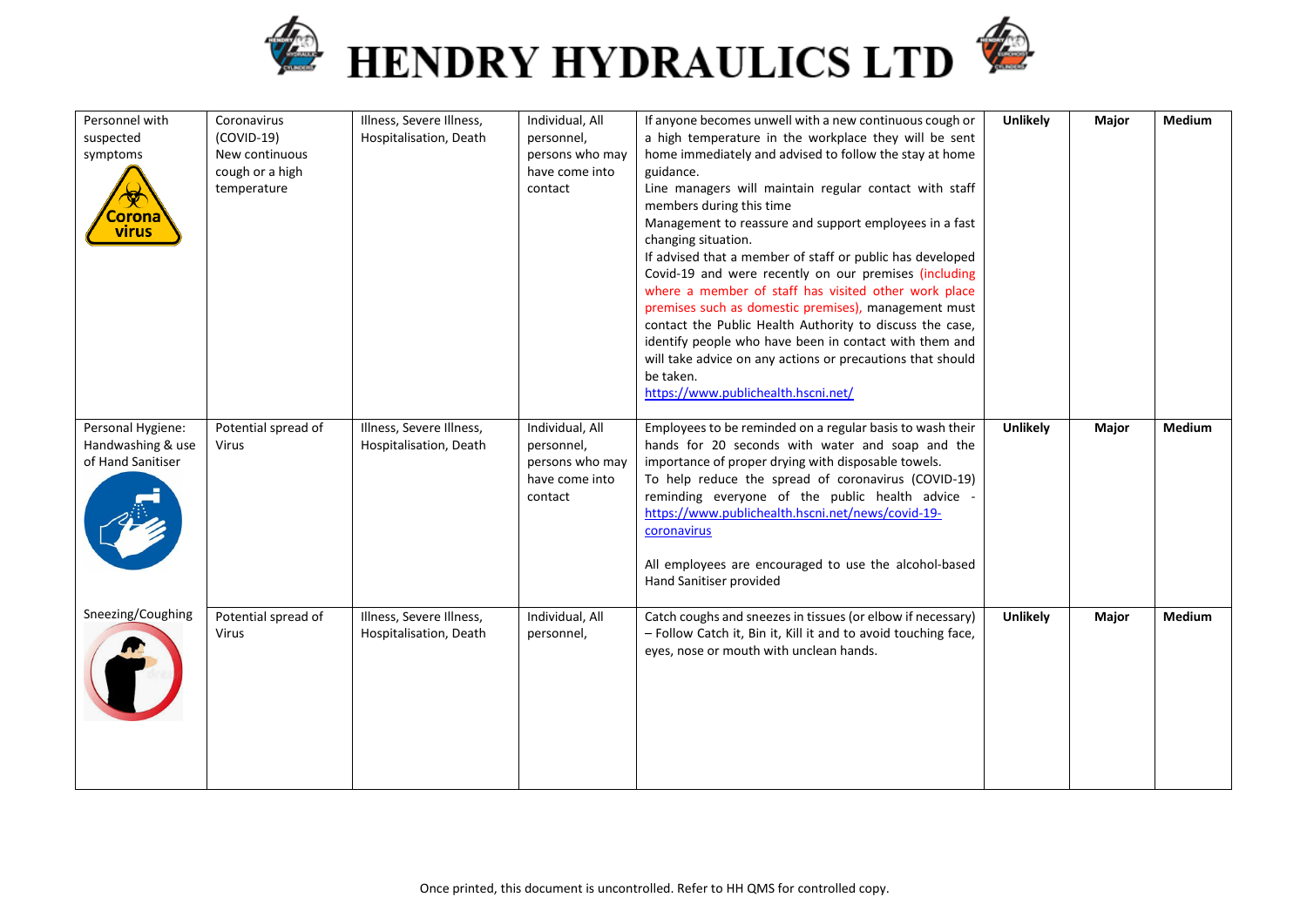



| Personal Protective<br>Equipment<br>Gloves | Potential spread of<br>Virus        | Illness, Severe Illness,<br>Hospitalisation, Death | Individual, All<br>personnel, | Where Risk Assessment identifies wearing of gloves as a<br>requirement of the job, an adequate supply of these will<br>be provided.<br>Staff to be reminded that wearing of gloves is not a<br>substitute for good hand washing                                                                                                                                                                                                                                                                                                                                                                                                                                                                                                                                                                                                                                                                                                                                                                                                                                                                              | <b>Unlikely</b> | Major | Medium        |
|--------------------------------------------|-------------------------------------|----------------------------------------------------|-------------------------------|--------------------------------------------------------------------------------------------------------------------------------------------------------------------------------------------------------------------------------------------------------------------------------------------------------------------------------------------------------------------------------------------------------------------------------------------------------------------------------------------------------------------------------------------------------------------------------------------------------------------------------------------------------------------------------------------------------------------------------------------------------------------------------------------------------------------------------------------------------------------------------------------------------------------------------------------------------------------------------------------------------------------------------------------------------------------------------------------------------------|-----------------|-------|---------------|
| <b>Face Coverings</b>                      | Potential spread of<br>Virus        | Illness, Severe Illness,<br>Hospitalisation, Death | Individual, All<br>personnel, | In line with Scottish Government advice, all personnel<br>must wear a face mask to help prevent the spread of the<br>virus. Personnel working within their own environment<br>may remove the mask but must replace it when they<br>interact with others and whilst transiting throughout the<br>facility.(Revised 08/06/20)                                                                                                                                                                                                                                                                                                                                                                                                                                                                                                                                                                                                                                                                                                                                                                                  | <b>Unlikely</b> | Major | Medium        |
| <b>Social Distancing</b>                   | Potential spread of<br><b>Virus</b> | Illness, Severe Illness,<br>Hospitalisation, Death | Individual, All<br>personnel, | Social Distancing -Reducing the number of persons in any<br>work area to comply with the 2-metre (6.5 foot) gap<br>recommended by the Public Health Agency<br>All Staff reminded on a daily basis of the importance of<br>social distancing both in the workplace and outside of it.<br>Line Management checks to ensure this is adhered to.<br>Staggered start and finish times to reduce congestion and<br>contact at all times<br>Screens to be installed in areas where personnel work<br>closely due to necessary work requirements.<br>Toilet areas to have a maximum occupancy of 2 persons at<br>any one time whilst observing Social Distancing.<br>Canteen:<br>• Break times staggered to reduce congestion and contact<br>at all times<br>• Hand cleaning facilities and hand sanitiser available at<br>the entrance where people eat and should be used by<br>workers when entering and leaving the area<br>• The workforce asked to bring pre-prepared meals and<br>refillable drinking bottles from home<br>• Workers should sit 2 metres apart from each other<br>whilst eating and avoid all | <b>Unlikely</b> | Major | <b>Medium</b> |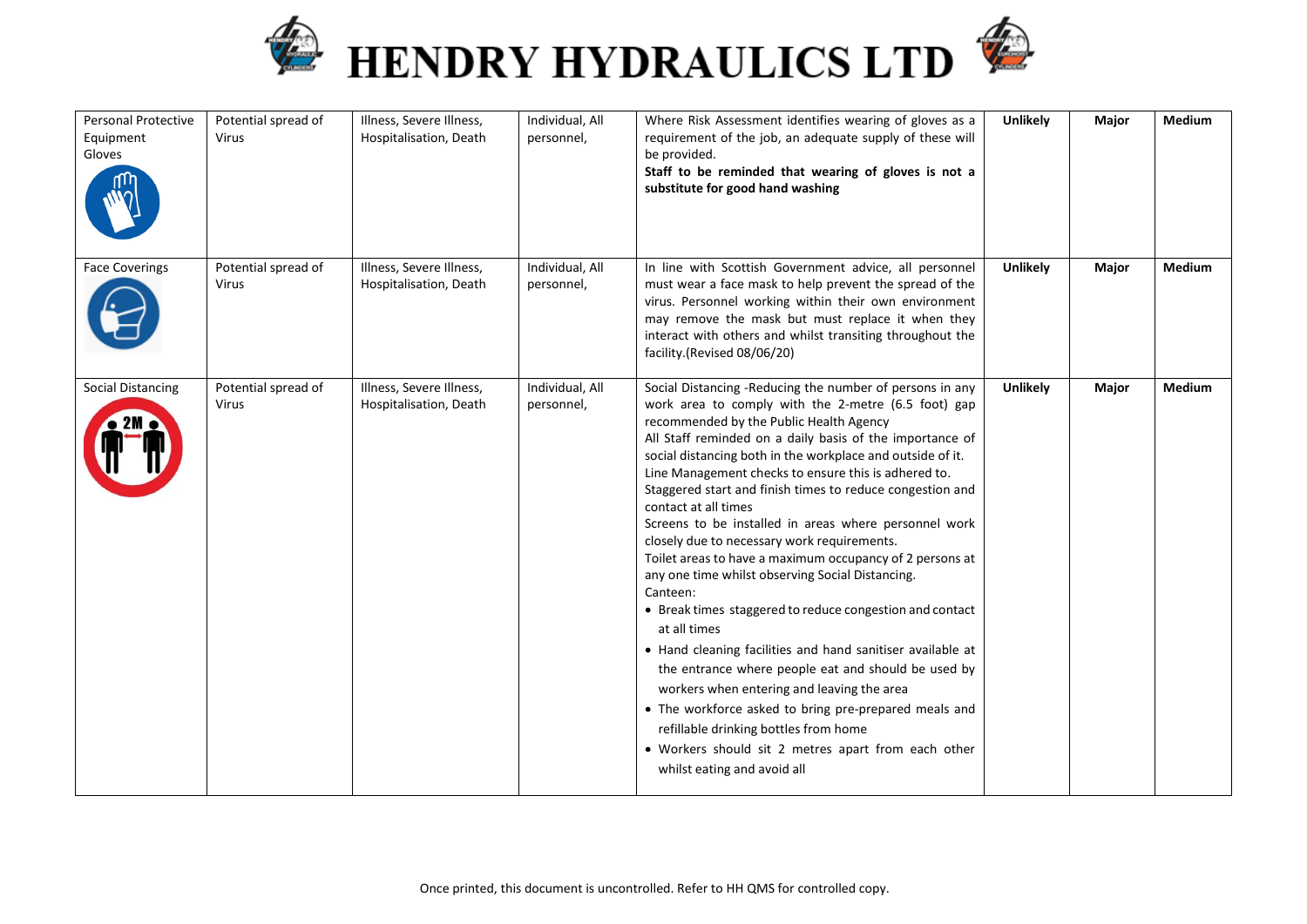



| Temperature<br>Checks                                                                                                       | Potential spread of<br>Virus | Illness, Severe Illness,<br>Hospitalisation, Death | Individual, All<br>personnel, | All personnel on site MUST have their temperature<br>checked twice daily to help identify a suspected case of<br>COVID-19<br>Test to be carried out by authorised personnel wearing<br>minimum PPE requirements of Gloves, Face mask & Face<br>shield.<br>Normal temperature considered between 36.5ºC and<br>37.2ºC                                                                                                                                                                                 | <b>Unlikely</b> | Major | Medium |
|-----------------------------------------------------------------------------------------------------------------------------|------------------------------|----------------------------------------------------|-------------------------------|------------------------------------------------------------------------------------------------------------------------------------------------------------------------------------------------------------------------------------------------------------------------------------------------------------------------------------------------------------------------------------------------------------------------------------------------------------------------------------------------------|-----------------|-------|--------|
|                                                                                                                             |                              |                                                    |                               | <b>CURRENT GOVERNMENT ADVICE (RELEASED 07/09/20)</b>                                                                                                                                                                                                                                                                                                                                                                                                                                                 |                 |       |        |
| <b>Current Scottish</b><br>Government advice<br>(Phase 2 of Route)<br>Map, Phase 3 likely<br>to be implemented<br>09/07/20) | Potential spread of<br>Virus | Illness, Severe Illness,<br>Hospitalisation, Death | Individual, All<br>personnel, | Face coverings should be worn in enclosed spaces - face<br>coverings will be mandatory by law in shops from 10/07/20<br>with obvious exceptions, for people with medical<br>conditions or young children.<br>wear a face covering<br>avoid crowded places<br>clean hands and surfaces regularly<br>stay 2m away from other people (this remains the<br>general rule)<br>Self-isolate, and book a test, if you experience any<br>symptoms of Covid 19, don't wait to do that, do that<br>immediately. | <b>Unlikely</b> | Major | Medium |